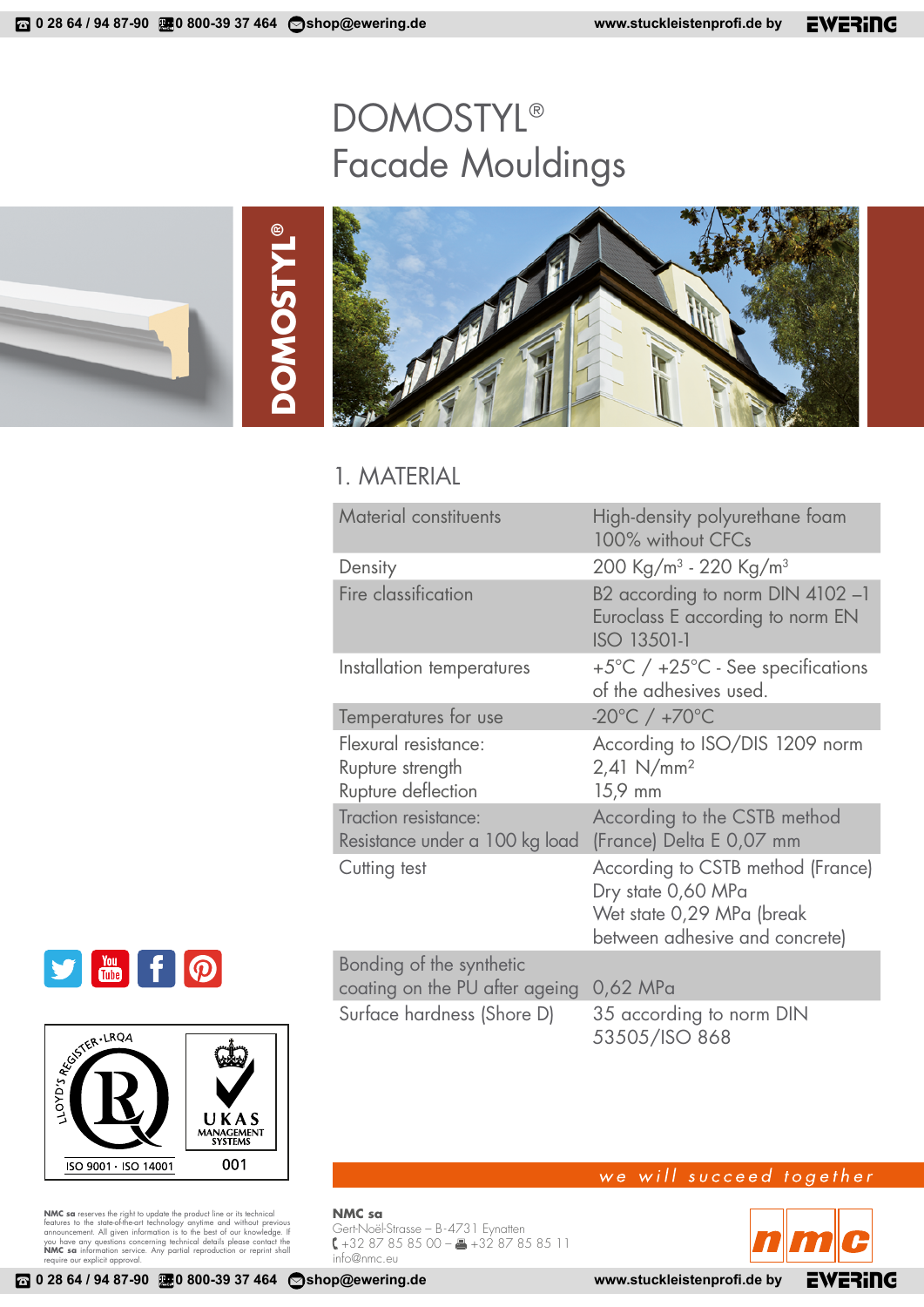2

# DOMOSTYL® Facade Mouldings

# 2. SPECIFIC PROPERTIES

## Factory finish:

**DOMOSTYL®**

**DOMOSTYL®** 

Non-flammable grey (RAL 9020) acrylic primer containing synthetic microspheres ensuring a structured surface and good adhesion.

# Exposed surfaces:

A reinforcing sheet is applied during moulding procedure and guarantees a hard and smooth surface. This sheet is covered with an acrylic primer containing grain silica designed to ensure better adhesion of the final paint.

## Gluing surfaces:

Milled surface for better adhesion of the glue.

## Dimensions:

Length: 2 m The height and depth of each moulding are indicated in the catalogue. The measurements are rounded up to the next 5mm.

# 3. USE

## Storage and installation conditions:

Flat, sheltered from the sun and from humidity. Storage temperature +10°C / +25°C, rel. Humidity 45% to 65%. Must be handled carefully. Suitable for external use, solely for decoration. From laying to adhesive drying (24h), temperature could not be under +5°C. When exposed to the sun and at temperatures above  $+25$  ° C, the profiles must be laid with care (in the shade).

The installation instructions must be followed.

## Laying surface:

Surfaces should be dry, grease- and dustfree. Remove any residue of glue, bitumen or silicone.

## Adhesivs:

DOMOSTYL® HYBRIDE : MS polymer based permanently elastic neutral mastic adhesive

#### Finishes:

Lime paints, silicate paints, silicone resin paints and their mixed products must not be used.

For visual reasons, we recommend that the first coat be applied with a brush or a filled facade paint.

Finish the finish with fungicide-adjusted facade paint.

This technical data sheet has been prepared in accordance with the current state of our knowledge. We reserve the right to make modifications without prior notice. Without a written agreement to the contrary, our studies,

06-2018 NMC sa / 2018 Responsible publisher: NMC sa, Gert-Noël-Straße, B-4731 Eynatte